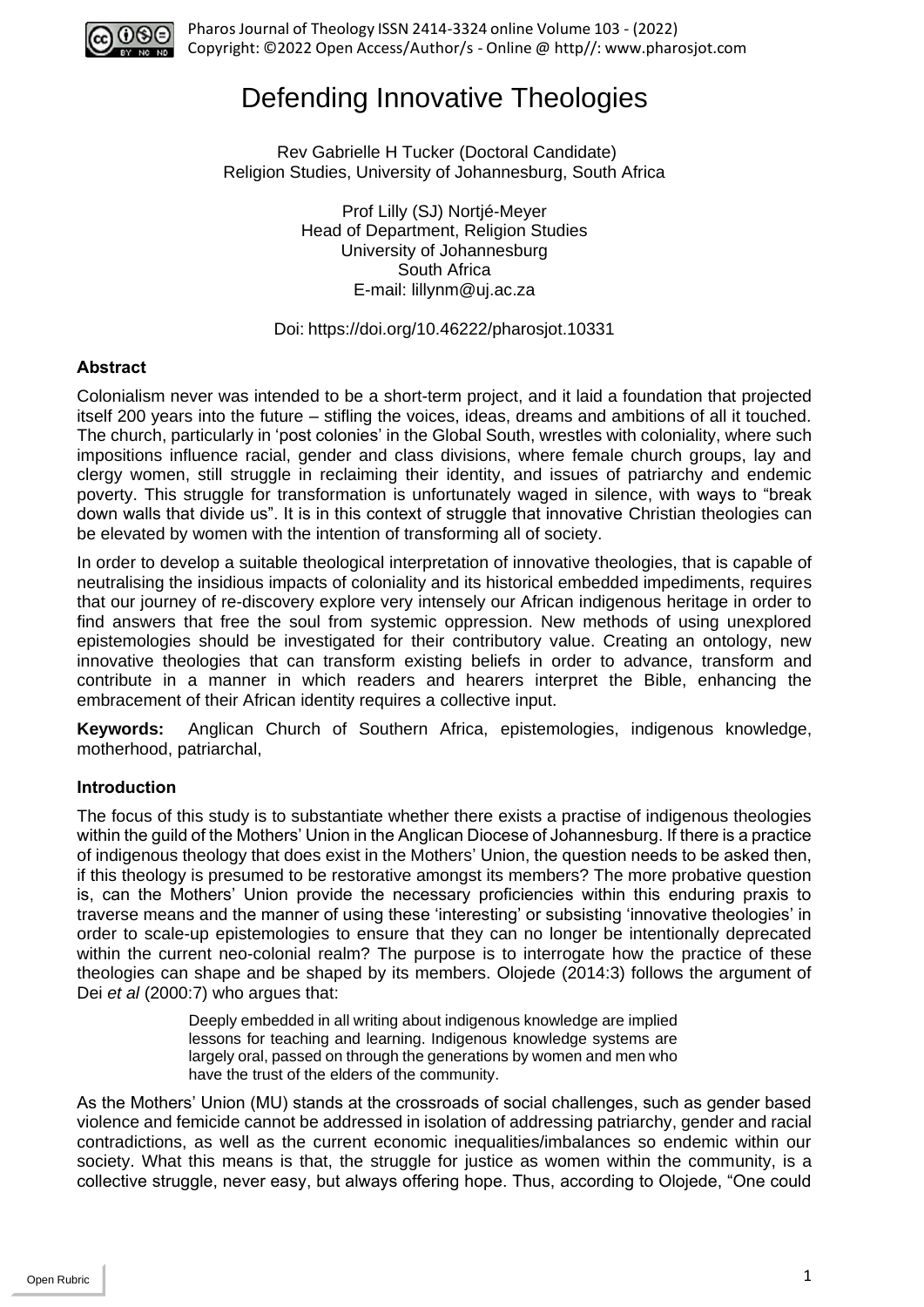

safely assume that indigenous knowledge possesses inherent qualities not only for they could be probed for their ethical significance" (Olojede, 2014:3).

It has, become fundamental to adduce whether there is such an emerging epistemology within the Mothers' Union and whether their song, dance, stories, myths and legends can properly define the Christian position of African women within the Anglican Church in Southern Africa.

# **The Ontology**

Currently, there is a distinct need to further research how or whether these living theologies of women, inform an emerging epistemology, gain acceptance, and get embraced by the church, and whether preaching, dancing, singing and worshipping will influence or enhance the spiritual needs of African women? In order to aptly define and articulate the Christian position of women within the Anglican Church of Southern Africa requires capturing, cataloging and documenting their 'innovative theologies' as they manifest in the form of stories, myths or legends, mode of dress and forms of worship. This constitutes a mammoth undertaking, and a part of the research was to delve into how the epistemology, the theoretical framework and knowledge inherent within the Mothers' Union, sustains, justifies and keeps alive the beliefs embedded within their "religious and cultural inheritance", and how all of this encapsulates and finds form as an 'indigenous knowledge system'.

Moreover, the manner in which this 'emergent epistemology' can transform staid biblical narratives thus bringing them to life, further validating African Indigenous belief and spirituality, such that the whole Anglican Communion can benefit as an instrumental entity, driving the decolonisation discourse.

The integration of these women's unique stories, myths and legends into this hermeneutic is the objective of the decolonisation/indigenisation discourse, in particular, the unlearning of internalised oppressive theologies which perpetuate racial self-hate, misogyny and other negative traits in order to relearn the embracing of values, practices and belief systems that dignify and celebrate culture, language and ethos. The paucity of meaningful research on the subject of self-actualisation does present a challenge in building a robust conceptual framework wherein one can argue that African women, in particular those who are an integral part of the 'mainstream churches', are capable of and in all probability have already built a 'theology of worship' and support that contributes meaningfully towards the indigenisation of a decolonised church. Researching and recording this unique aspect of African women and African mothers' lives, will in all probability address and provide solutions to the post-coloniality.

# **Indigenisation and Decolonisation**

The terminology 'indigenisation' and 'decolonisation' need to be thoroughly framed and articulated in order to unravel the modern colonial world. From an African womanhood and an African motherhood perspective the two concepts of 'indigenisation' and 'decolonisation'**,** is a necessary and entwined ideas. In interrogating whether 'decolonisation' is enough to bring about an altered state, we cannot merely extemporise on our current diction, but must spell out in a way that is patently evident, certain and unquestionably, what we mean when we speak or write about the 'decolonising of the mind' or the 're-indigenisation of the soul'. One must certainly take a leaf out of the writings of Fanon (2008 [1952]), Ngũgĩ wa Thiong'o (1986), Biko (2004 [1972]), and Grosfoguel (2011:12), who all argue that:

> European Judeo-Christian patriarchy and European notions of sexuality, epistemology and spirituality were globalised and exported to the rest of the world through the colonial expansion as the hegemonic criteria to racialise, classify and pathologise the rest of the world's population in a hierarchy of superior and inferior races.

While the common definition of the word indigenise, is to 'alter (something) so as to make it fit in with the local culture', this terminology however has been used by theologians since the 1950s and has been developed since then. Bouhairie (2014:2) makes the point that "...the indigenisation of Christian theology is the attempt to interpret the Christian faith through contextual religio-cultural and socio-political realities in order to increase local participation in Christianity amongst those who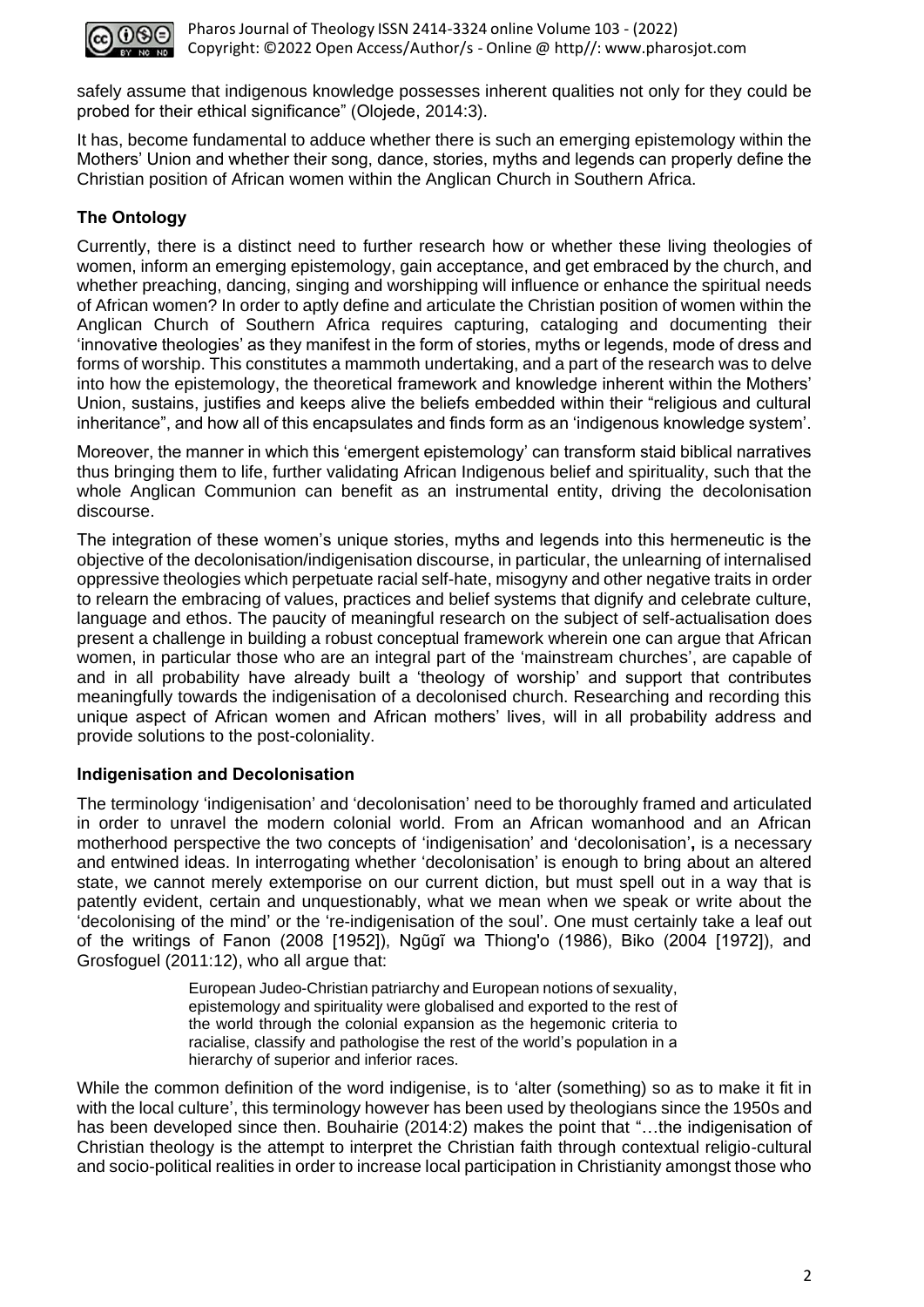

suffer most from oppression of any kind", while Olojede (2014:2) quotes Osei-Hwedie who defines indigenous knowledge as "…knowledge that is unique to a given culture and society and which is based on their common stock experience".

Olojede (2014:2) puts forward the view that "indigenous knowledge systems could serve as bridges between academia and the wider community, between the old and new ways of doing things." By its interpolation into the formal structures of the church, familiar indigenous spiritual practices that do exist through music, dance, and language of the Mothers' Union, enable a more inclusive and relevant decolonised theology to emerge, which can be developed for the Anglican Communion as it looks to the future.

# **The Post-Coloniality Dilemma**

To move beyond the 'colonial power matrix' of world systems, one of Grosfoguel (2011:13) arguments are that "anti-systemic decolonisation and liberation cannot be reduced to a single dimension of social life such as the economic system (capitalism)". Grosfoguel says that,

> a broader transformation of the sexual, gender, spiritual, epistemic, economic, political, linguistic, aesthetic, pedagogical and racial hierarchies of the modern/colonial western-centric Christian-centric capitalist patriarchal world systems.(Grosfoguel, 2011:3)

This argument is further advanced by Madise and Lebeloane (2008:9) who posit that being Christian came at a price for many indigenous people associated with being a convert and initiating new ways of being religious in the Christian environment. This was apparent in the ways they were expected to change and behave, and their initiatives were either questioned or rejected. Holness (1997:23) writes that failure of many missionaries to understand the cultural and emotional needs of African converts resulted in rural meetings held by Manyano to address these failures. Madise and Lebeloane (2008) write that many of the movements (indigenous) had to seek approval for the exercise of their religious commitments as "…they had to report on their actions and justify them to the church authorities". These church movements "all met with resistance that in essence resulted from fear of the unknown and had to deal with the fact that they were under constant scrutiny in case something unexpected should emerge" (Madise & Lebeloane, 2008:9). Grosfoguel (2011:13) writes that "the 'coloniality of power' perspectives challenge us to think about social change and social transformation in a non-reductionist way". Ndlovu-Gatsheni (2018:17) thinks and writes "that epistemic justice is about liberation of reason itself from coloniality". He says that epistemic freedom speaks to cognitive justice and is essentially about the right to think, theorise, and interpret the world, developing own methodologies, from where one is located. He further argues that:

> Africa is one of those epistemic cites that experienced not only colonial genocides but also ''theft of history'….epistemic ideas (killing of indigenous people's knowledge's) and linguicides (killing of indigenous people's languages). Therefore, African people's epistemic struggles are both old and new….old in the sense they emerged at the very time of colonial encounter. New in the sense that they are re-emerging within a context of deep present global systemic and epistemic crises. (Ndlovu-Gatsheni, 2018:17)

The continued femasculation (Tucker, 2018) of women within the church and society at large, debilitates and inhibits intent on the part of women to properly address and resolve this postcoloniality dilemma that binds heavily in belief and practice. Tucker (2018:88) infers the probability that ("…the uniqueness of African women's lives should of necessity be placed front and centre in order for them to make sense of where they are and where they intend going".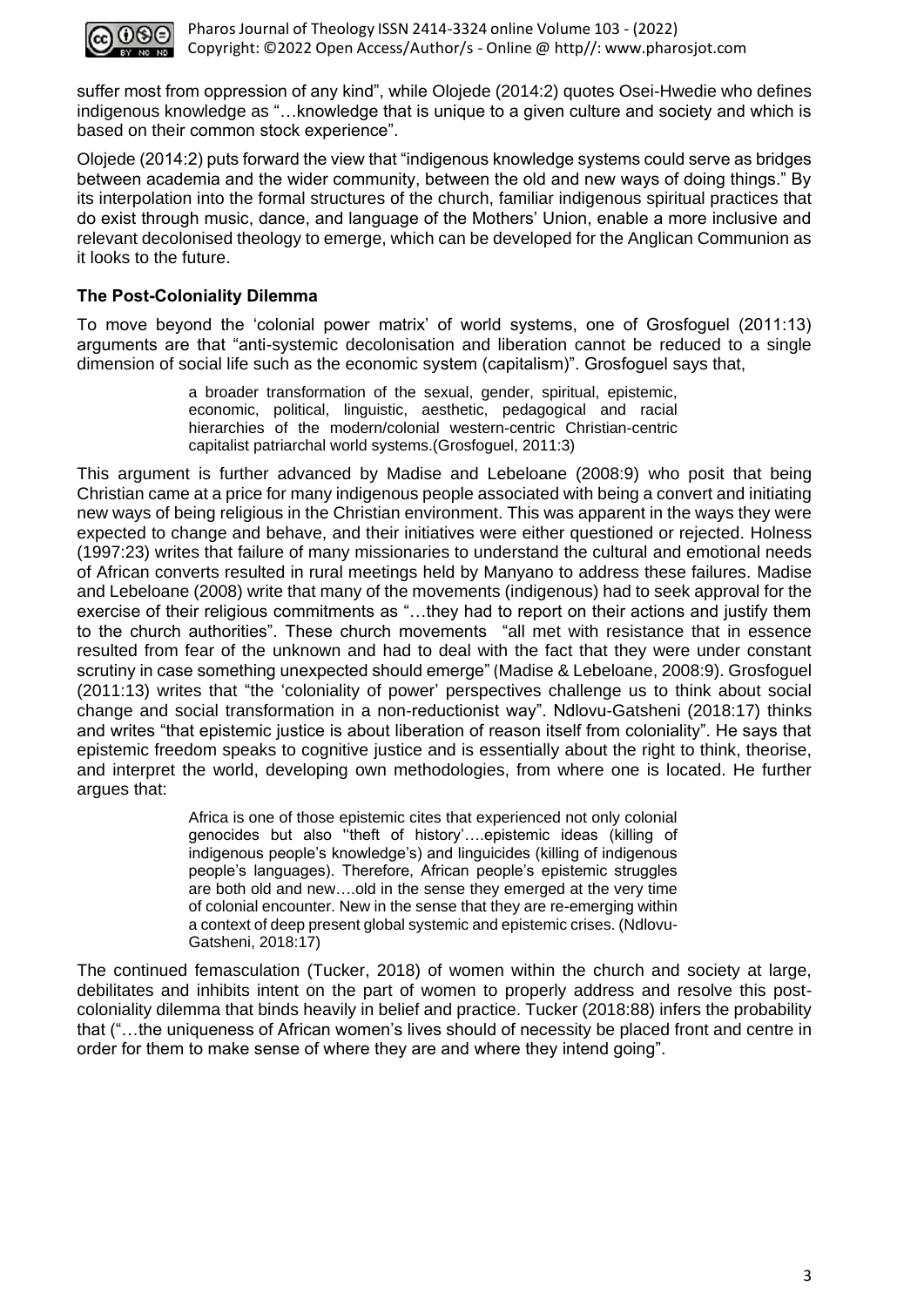

# **Living Theology - Uniformity and Piety**

Tucker (2018:97) writes that "The Mothers' Union within the Anglican Church is a highly visible group, particularly when its members wear the common uniform to meetings and to church services. Collectively, they appear to present a formidable front in dress, thinking and behaviour". The question needs to be asked if this concordance and solidarity around common issues, e.g. gender violence, social justice, economic parity, etc. truly translate to 'technologies of power', for the MU, or is it all for the most part a conditioning towards 'collective passivity'? Having had the opportunity to engage with the MU to determine whether their uniformity speaks to the genuine emergence of an ontology that proves to be a potential exemplar that others could emulate is a difficult call to make at this juncture. Suffice it to say that the decolonising/indigenisation discourse and programme requires that they as an entity/organisation amplify their voice and involvement in order to partner with and/or give direction to academia or become the mere object of study.

While much has been written about the uniform and the apparent homogeneity of the Mothers' Union, by academics such as Gaitskell (2002), Haddad (2016) and Tucker (2018), amongst others, the unique dress of the Mothers' Union cannot be blithely referenced without having some discussion in this regard. No matter how much disagreement there is amongst Mothers' Union members, about whether they should wear the black and white uniform, or when and where to wear it, the very uniformity is as much part of their identity and theology of being. Tucker (2018:97) cites Ngewu (2004:241) whose view was "that women have been conditioned into wearing uniforms at school, work, and elsewhere and may find it strange that there should be uniforms worn in church." Tucker further says that historically, people have been controlled and uniforms defined the institutional framework of such regulatory conduct. "The strangeness lies in the fact that women in the church would want to self-regulate and condition themselves by restricting their behaviour and movement." (Tucker, 2018: 97). Tucker (2018:110) writes that,

> During the anti-apartheid years, the Mothers' Union implemented various strategies of power such that its "theology" and practices continued to remain somewhat hidden from public view. In public arenas, like church services, they used singing and prayer as a way to deflect any engagement with difficult theological issues, particularly where they might deviate from the reactionary clerical position of the day. In this way, they carved autonomy for themselves to follow their own hidden agendas while simultaneously obfuscating their theology from the clergy.

One could argue, that in some circumspect manner MU members are in principle 'barefoot theologians', a view supported by Ngewu (2004:232) who writes of the theology of the Mothers' Union:

> The members are not theologians in the strict sense of the word. Their Theology finds expression in how they feel, their feelings determine the kind of theology they practice, and this is expressed in the actions. In this way they could be described as 'living theologians' whose theology is not always articulated. This theology is not made up of a loose assemblage of articles of faith by well-coordinated actions that required members to be on the move all the time. Their theology is the theology of the laity, the whole people of God.

Where the Bible has been absolutised, instant solutions and responses are sought, bereft of rituals and symbols and nothing but "*sola scriptura*" is deemed final, requires that the MU initiate the development of a biblical hermeneutic that can reasonably assist members of the MU to read and view the Bible as "barefoot" theologians. Mbano-Moyo (2009:18) expands on her theology of "barefoot women's theology" (*Bawotse*) of equality as a celebration of womanhood and its interconnectedness to mother earth with the erotic power of being. In women being affirmed as *imago Dei* "offers a forum for dialogical engagement between women's experiences grounded in their socio-economic and religio-cultural realities of (dis)empowerment, and the theological sources that influence their daily experiences as Christian women" (Mbano-Moyo, 2009:207).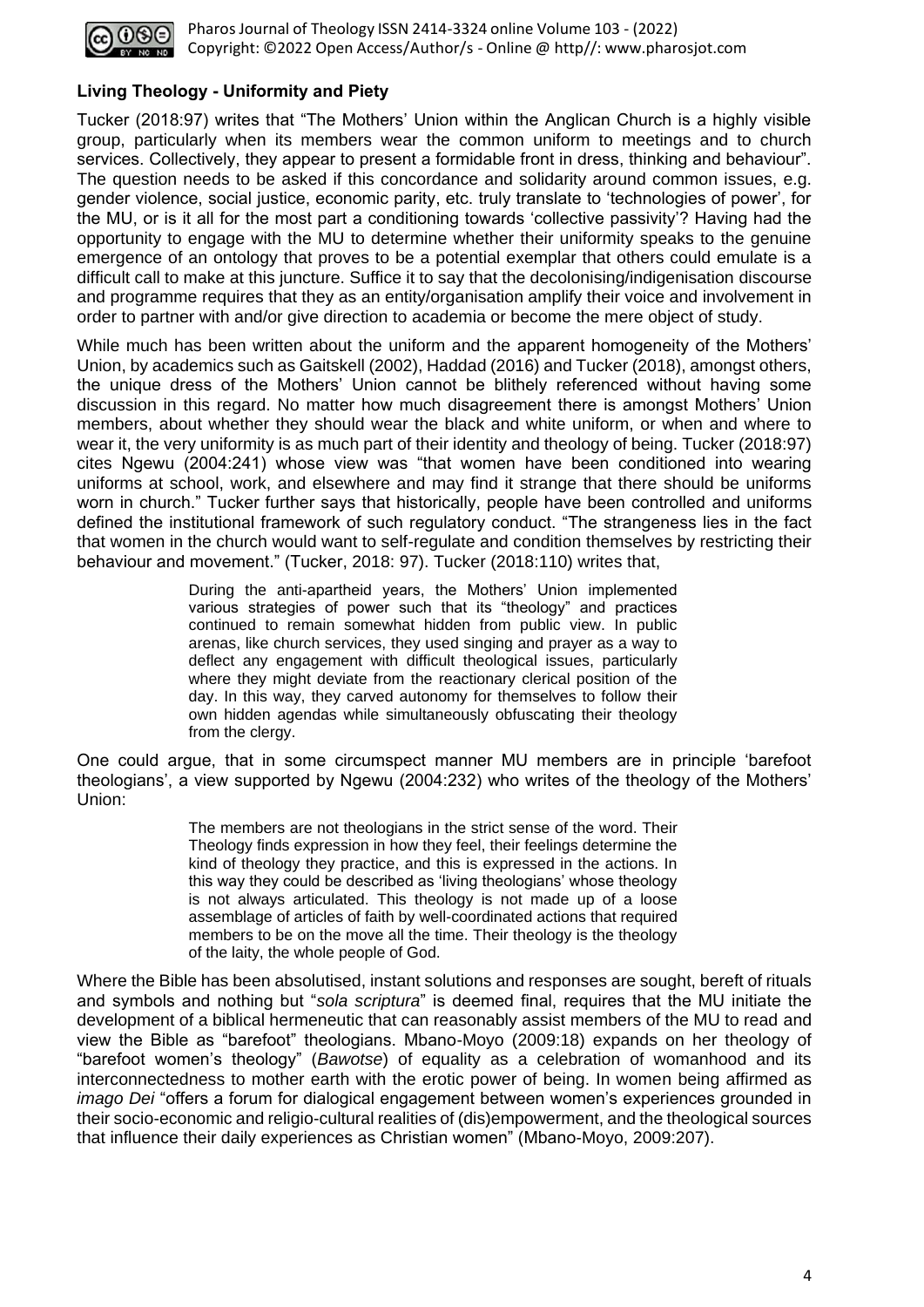

Where the Bible is read literally, Mbano-Moyo found that in reading biblical texts like Leviticus 15 the reader's observation of certain menstrual taboos was fortified. Mbano-Moyo (2009:210) sites Chingota and says that however, where Felix Chingota (1998: 34-40) uses "the same Bible studied contextually using liberation hermeneutics has transformed these women's lives". Mbano-Moyo alludes to the fact that "in the liberation understanding that selected Biblical texts such as Genesis 2:18, 20-25 and Genesis 1:27 emerge as part of the biblical and theological grounding for the envisioned empowering sexual education programme based on principles of mutuality and companionship" (Mbano-Moyo 2009:210). It is clear that the view of "barefoot or living theology" of the Mothers' Union can be further developed and can evolve to be accommodated within the canon of Anglican beliefs and practices. Maluleke (1997) is of the opinion that there has been a lack of vigorous debate on biblical hermeneutics, necessitating a need to alert African Christians to be cognisant "to the fact the Bible can and needs to be interpreted." (Maluleke,1997:16). Masenya (1996:216) declares "…give them the appropriate tools for reading it!" If women, mothers, members of the Mothers' Union already use Scripture to make their faith doctrine available to the needs of the marginalised and vulnerable to whom they minister, why should they not take the next logical step and outwardly develop their ontology of *Imvuselelo* (where liturgy and theology meet), into an epistemic branch of their Anglicanism.

In articulating what Anglicans believe, the worldwide Anglican Communion representing 165 countries webpage explains, that its authority, beliefs and practices are derived from what is commonly referred to as a 'three-legged stool', which is an integration of the Bible (Scripture), Reason (intellect) and Spiritual experience. "This 'three–legged stool' as it is commonly referred to, is believed to be, a balance in the approach to the faith, significantly contrasting with the Roman Catholic and Protestant doctrines". One of the instruments used to advance and maintain the colonial, and oppressors' narrative has been the use of Scripture. I am of the opinion that this was used in order to construct a particular one-dimensional historical memory intent on eradicating and/or diminishing the 'virtues' and 'values' of their colonised subjects, a deliberately calculated stratagem for exploitative objectives.

The Mothers' Union has in a sense been 'holding the fort against the invading marauders' of our minds, by retaining in character their Africaness, through the retention of the imagery and ideals of motherhood and womanhood 'differently'. LenkaBula (2007) writes on one of the central hermeneutical methods used by the Circle, which they refer to as "doing theology". This method was developed and derived from the view that culture must not be romanticised. LenkaBula cites Kanyoro (2002) who avers that "In identifying in culture those things that were beautiful and wholesome and life affirming, one must also denounce those things which deny life and wholeness" (LenkaBula, 2007:7). One must of necessity explain how the theologies of Mariology and motherhood can be used to validate the majority of women in the church. Punt (2003:77), in evaluating Dube's decolonising feminist approach, describes how post-colonial biblical criticism rediscovered the neglected voices or elements within the biblical text. Punt cites Sugirtharajah (1997) who argues that "vernacular interpretations seek to… overcome the remoteness and strangeness of the biblical text by trying to make links across cultural divides by employing the readers' own cultural resources and social experiences to illuminate the biblical narrative", believing that it makes sense of what was imported and foreign. Thinking along these lines becomes hugely assistive in clarifying our understanding of how, African biblical hermeneutics, which is also referred to as cultural hermeneutics, essentially constitutes the very hermeneutics that is both liberatory and transformational. In understanding the colonial past, we are thus able to grapple with the diverse theologies that can be embraced as we seek to understand our collective spiritual needs. This can be in, and of itself, liberating. Adamo's (2015:33) study shows that biblical interpretation using African biblical hermeneutics makes "African social-cultural context a subject of interpretation, it is the rereading of the Christian scripture from a premeditatedly Africentric perspective – analysis of biblical text is done from the perspective of African world-view and culture."

Adamo (2015:34) further argues that African hermeneutics has been colonised in various ways and that to "break the hermeneutical hegemony and ideological stranglehold that European biblical scholars have long enjoyed". Cultural hermeneutics understands the Bible according to scripture and African culture and African tradition attempting to 'blacken' the Bible. Adamo (2015:47) is of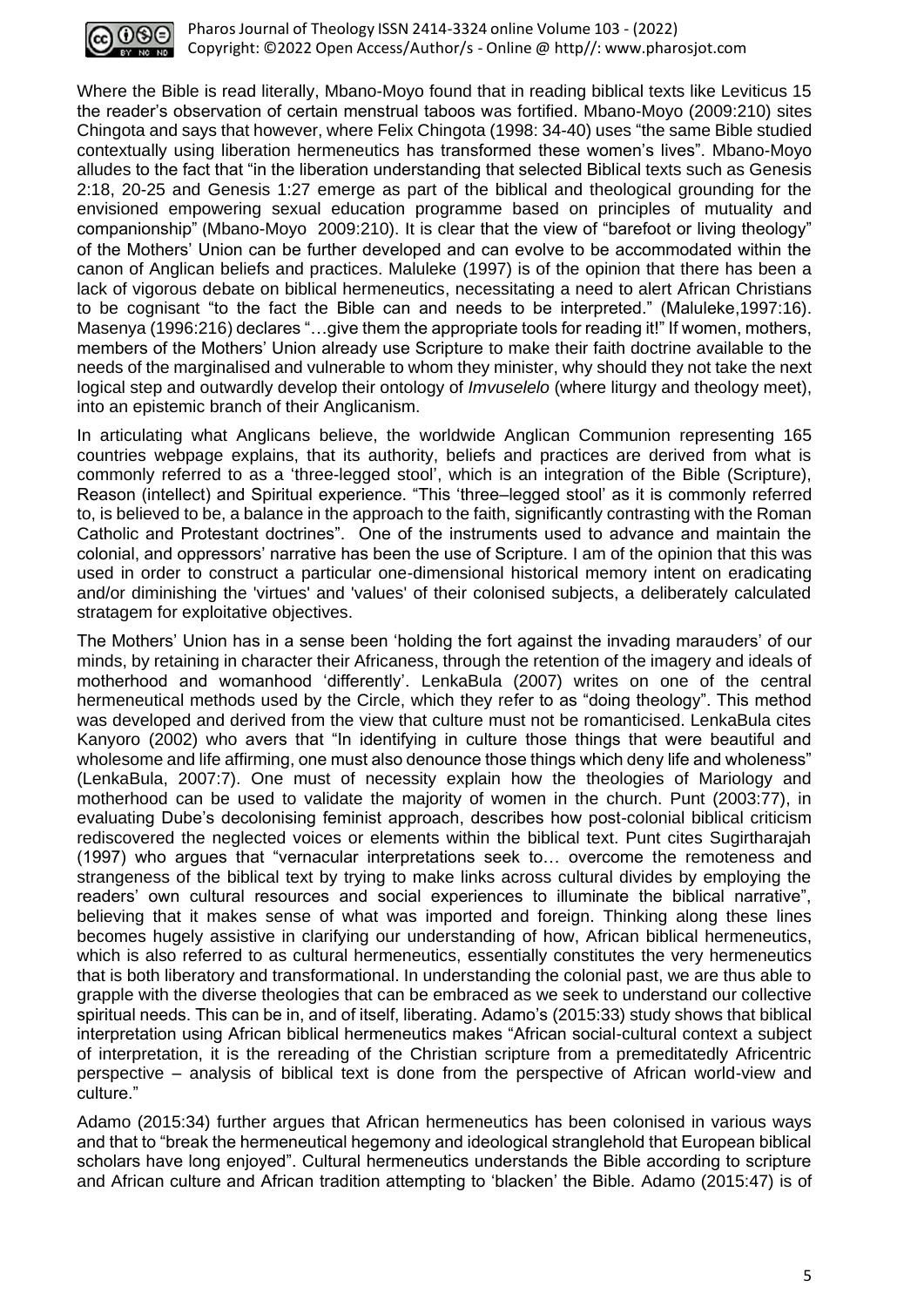

the opinion that African biblical hermeneutics is not in isolation but "the task and the distinctiveness attempt to decolonise the interpretation of the Bible in the light of African culture and tradition." African biblical hermeneutics also "reappraises the ancient biblical tradition and African world-view, culture and life experience with the purpose of correcting the effect of the cultural ideological conditioning to which Africa and Africans have been subjected to the business of biblical interpretation" (Adamo, 2015:35). The amplification of this line of argument, by Alcoff (2011:4) where she states that "the very project of "shifting the geography of reason" requires such reconstructive work, for it requires us to uncover and reassess disavowed knowledge to clarify the grounds of our own claims of adequacy or epistemic progress. African women's cultural traditions are multi-layered, and their cultural hermeneutics has to be multidimensional as well. Pui-lan in Siwila and Kobo (2021:12) writes that "cultural hermeneutics is an important tool that African women theologians have developed to analyse their culture, religion and Christian heritage". Puilan explores Kanyoro's (2010) argument that,

> points out that cultural hermeneutics in the African context involves the critique of colonial and white myths about African women; an analysis of the rituals and ceremonies that define women's life journeys and the social institutions that support those rituals; the examination of the cultural ideologies regarding gender roles and power in society; and the recovery of sources and data that provide information about women's diverse experiences and the gender struggles as defined by history, culture, race, and class structures. (Pui-lan in Siwila & Kobo, 2021:12)

Pui-lan comments, that one of the important aspects of Oduyoye's argument, is the hermeneutics of liberation. Important in its criterion is that it promotes full humanity and participation in society allowing women in identifying and promoting life affirming aspects of their culture. In line with Oduyoye, African women need to engage in the hermeneutics of suspicion that challenges inhuman and domesticating customs and traditions while recovering our historical memory. As African women, we must take up the responsibility to change and transform those oppressive customs in order to bring about the fullness of life, a hermeneutics of suspicion must go hand in hand with a hermeneutics of commitment. Pui-lan in Siwila and Kobo (2021:14) reiterates Oduyoye's opinion that "folk-talk which included myths, folk tales and proverbs shared among people is an integral part of the 'religio-cultural corpus' of Africa because it is dynamic and malleable, and interplays with the changing conditions of life to direct individual self-perception and to shape the entire community" (Oduyoye, 1995:20). Kanyoro's (2001) example of a reading of the story of Ruth which western feminists focus on the friendship or the courage of Naomi and Ruth who make decisions on how to survive, Kanyoro focuses instead on Orpah on how we can support women who do not follow cultural expectations. "Reading the text through both a cultural lens and a gendered lens may enable us to see the multiple layers of the text" (Pui-lan in Siwila & Kobo, 2021:17).

In furtherance of this line of reasoning, Pui-lan in Siwila & Kobo (2021:17) asserts that cultural hermeneutics encourages African women to pay attention to the use of African cultural resources as critical tools for interpreting the Bible.

> Given that African women themselves are reading the Bible, which has been translated into their vernacular languages, some researchers have documented and exposed colonial and patriarchal translations to develop a gender-neutral and decolonizing reading. One of the methods of storytelling, and story tellers have told and retold Bible stories to address the needs of community, adding new characters or including the responses of the listeners or comparing the bible stories with African stories" (Pui-lan in Siwila & Kobo 2021:17).

She further discusses how Musa Dube's outlines different approaches that African women theologians are pursuing, where Dube (2001) looks at divination, a practice in which the biblical text is used as a tool, whereby people ask diviner healers to interpret certain biblical passages in order to diagnose troubled relationships and offer solutions for healing, Pui-lan (2021:18) is of the opinion that women theologians have to read the Bible "with ordinary readers, non-academic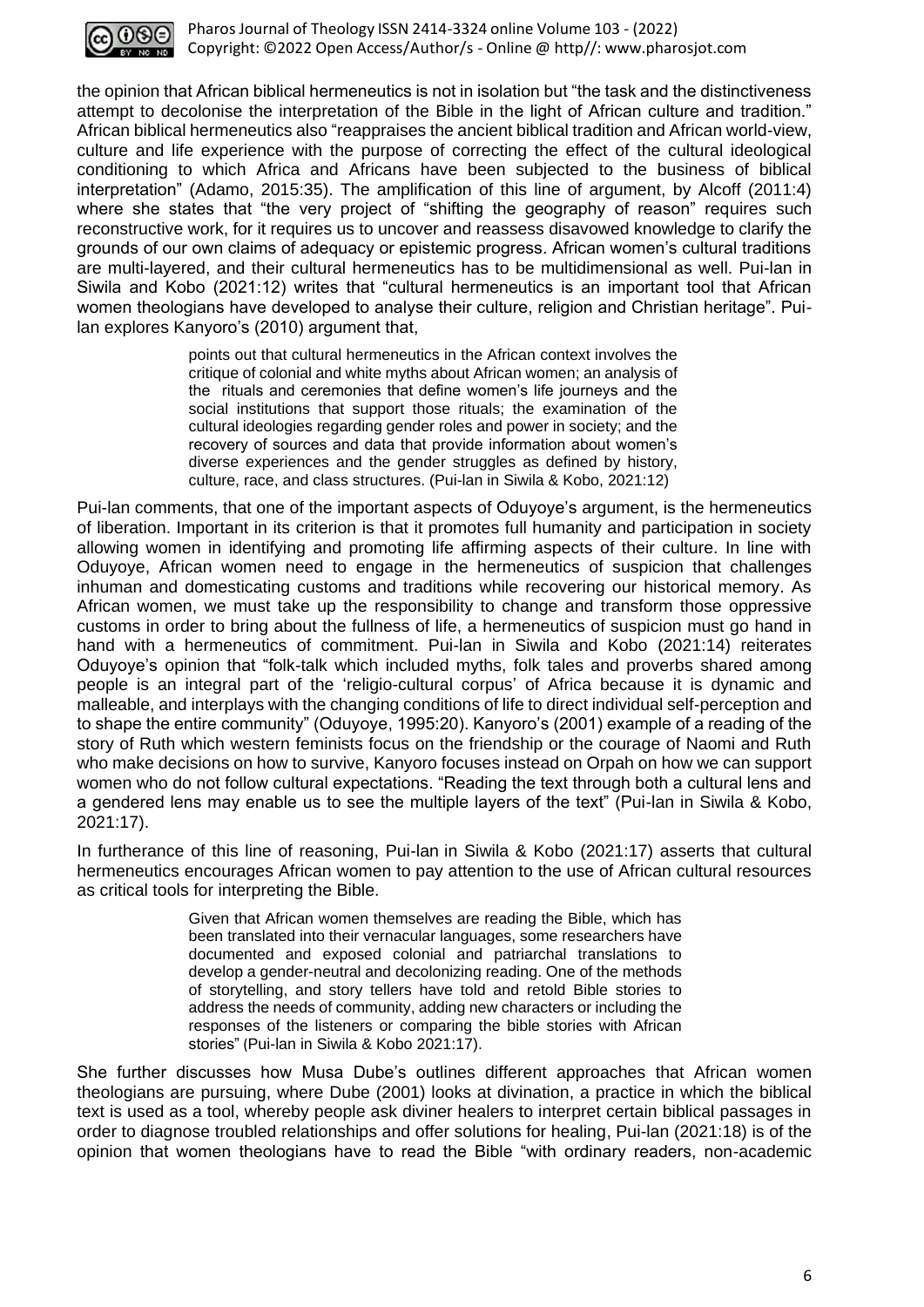

women interpreters, and document their feminist methods of resistance" in understanding how African women use the Bible.

In support of West's hermeneutic of re-indigenisation Brown (2004:9) puts forward the view that "...re-indigenisation is rooted in the dialogic relationship that occurs when scholars and ordinary people read together, one allows each party to be influenced and partially constituted by the other". While there have been valiant efforts on the part of feminists to challenge this locus of enunciation, the emphasis has been more on decoloniality and not enough on re-indigenisation. Essentially, the idea that needs to take root within the Mothers' Union is that 'decolonisation' and 'indigenisation' must of necessity be part and parcel of the African mindset. This view is supported by Grosfoguel (2011) Maldonado-Torres (2007, 2017) and Ndlovu-Gatsheni (2013, 2018) who all aver that decoloniality and decolonisation failed in removing coloniality. Ndlovu-Gatsheni (2013:11) warns "…that Africans must be vigilant against the trap of ending up normalising and universalising coloniality as a natural state of the world". Seroto (2018:11) is of the opinion that "scholars of anticolonialism and decolonisation are not only faced with confronting racialism, sexism and related hierarchies, but are also faced with the challenge of confronting coloniality of power, coloniality of knowledge and coloniality of being". Coloniality "must be unmasked, resisted and destroyed because it produces a world order that can only be sustained by a combination of violence, deceit, hypocrisy and lies" (Ndlovu-Gatsheni, 2013:12).

In 1961 South Africa exited the Commonwealth becoming an independent Republic. Despite the independence from the Commonwealth, the change from the National Party's control and its apartheid policy to an ANC led government with their so-called "Convention for a Democratic South Africa" in 1994, violence, exploitation and violation of human rights are still prevalent, especially black women and children being the dominant group, representing the most exploited. Grosfoguel (2011:15) says that "Coloniality allows for the understanding of the continuity of colonial forms of domination after the end of colonial administrations, produced by colonial cultures and structures in the modern/ colonial capitalist world systems". In a manner or to a degree that could not be doubted, the Mothers' Union has not sorted or aspired to "something different" other than wanting to be dignified as African women and as African mothers, as they practiced their spirituality. Shattering the mantle of so-called "missionary zeal" as enforced by Sumner House has incipiently evolved into an unconscious endeavour, an endeavour which should not be derogated in the absence of a robust or expedient plan of their epistemology.

## **Epistemological Paradigms in Knowledge Systems**

The arrogant supremacy of coloniality of knowledge has deliberately consigned the knowledge systems that do not promote Western or Eurocentric knowledge to the extraneous edges of society. Seroto (2018:4) cites Mbembe who cautions institutions on the continued use of only 'Westernised' knowledge. Grosfoguel (2013) writes that "coloniality of knowledge compels colonial scholars to understand how and why other knowledge systems, such as indigenous knowledge, have been pushed to the territorial side of society". Seroto (2018:4) thinks that "the coloniality of knowledge has something to do with the impact of colonisation on the different areas of knowledge production". He further says that "the purpose of promoting Western and Eurocentric thought, imagination and 'knowledge' in Africa was to erase the colonised from mainstream existence and place them as "things" in the realm of otherness" (Seroto, 2018:4).

Pato (1998:57) argues "...that feminists, womanists and liberation theologians have exposed the restrictions of working within the confines of a fixed canon that fails to include their struggles and pain." Pato's reasoning is that African Christians should "rediscover the integral connections which can marry African and European traditions together with the Christian faith. Rather than dismissing African folktales and myths as pagan and evil, African Christians must use them alongside biblical stories". Pato's is of the onion that to ground African theology in an African experience, the use of one's own experiences will complement biblical narratives, indicating, pride and respect as African Christians place alongside African stories, myths and legends, thereby enabling the biblical narratives to come to life. Maluleke (1997:8) argues that even after the terminology of "'African theology' and 'African Christianity' has found acceptance the debate on the sources and criteria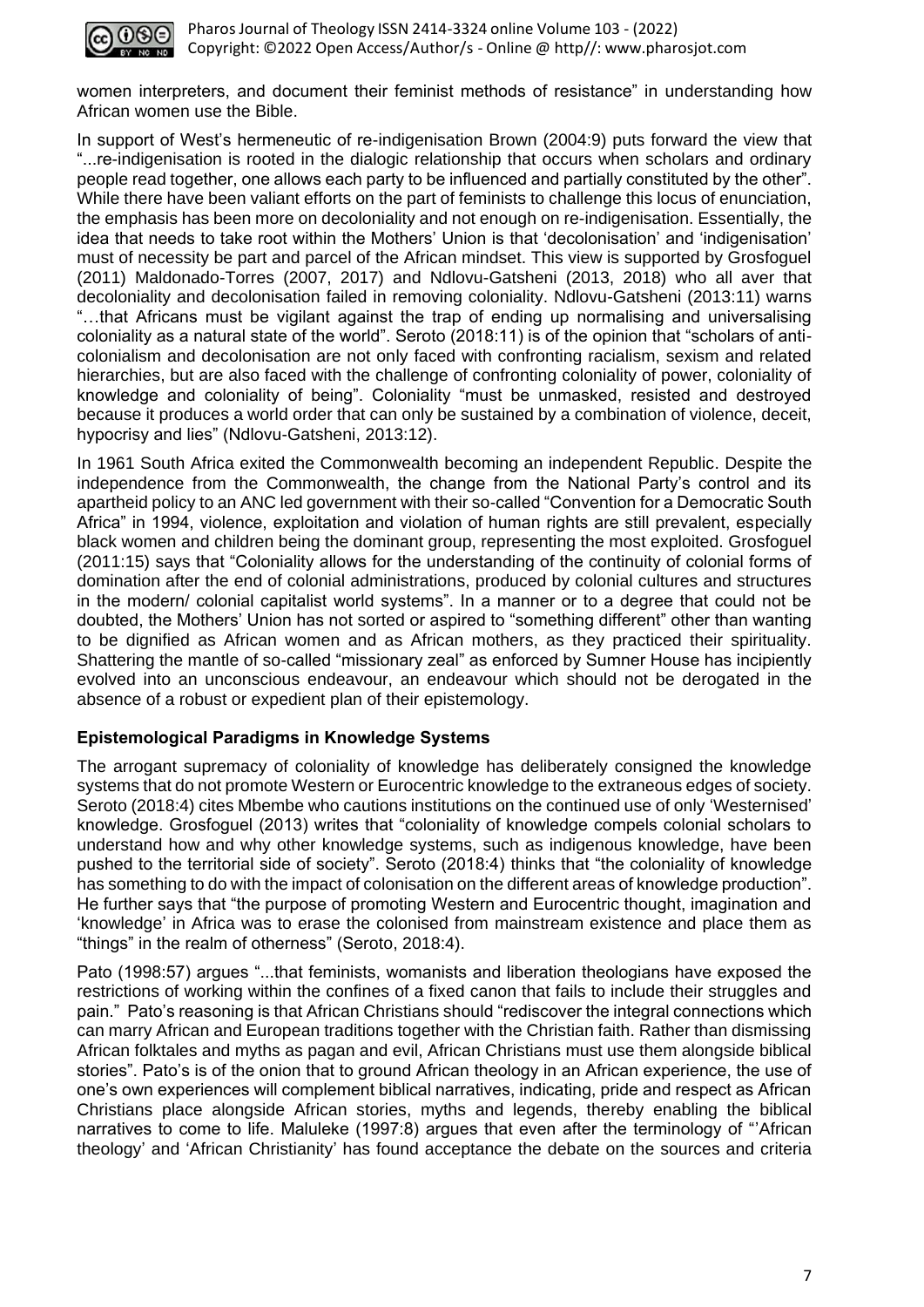

for truly African and truly Cristian theology has continued." Maluleke cites Henry Okullu who clarifies Africa theology as,

> When we are looking for African theology we should go first to the fields, to the village church, to Christian's homes to listen to those spontaneously uttered prayers before going to bed. We should go to the schools, to the frontiers where traditional religions meet with Christianity. We must listen to the throbbing drumbeats and the clapping of hands accompanying the impromptu singing in the independent churches… Everywhere in Africa things are happening. Christians are talking, singing, preaching, writing, gauging, praying, discussing. Can it be that all this is an empty show? This then is African theology (1997: 9.)

The essence of the supposition regarding the evolving ontology of the Mothers Union, emphasises the need for academia to engage meaningfully with such epistemologies. Maluleke (1997:7) writes of John Mbiti's concern that "African theology" is a banner where "all sorts of articles and references… the substance of which often turns out to be advice on how African theology should be done…" Mbiti declares that "I will use the term 'African theology'…without apology or embarrassment to mean theological reflection and expression by African Christians." The MU as part of a world-wide organisation and very much part of the indigenous Manyano type movements, has been able to navigate between the two, the traditional Anglican and the traditional indigenous spirituality, thus can help the church find its prophetic voice.

Haddad says that the members of the Mothers' Union are very much part of the indigenous Christian women's movement in South Africa (Haddad, 2016:171). She deems that it provides "a sacred, sequestered, safe site which has been forged by African women themselves". Haddad further says that "the elements of extempore prayer, preaching, fundraising, and the wearing of the church uniform (albeit with some ambiguity) and enable women to continue to express their spirituality in ways that are authentically African and Anglican" (Haddad, 2016:171). The research indicates how this 'living theology' of MU women, could imbue such emergent epistemologies, in order to gain acknowledgement and acceptance within the Church. There exists the real likelihood that such preaching, dancing, and singing influences and enhances the spiritual needs of African women who are as Anglican as one could be. It is more important than ever for the Church to develop and embrace what the indigenous members of its congregation can contribute to the broader development of Anglicanism.

Maluleke (1997:8) writes "that African Christian theology ought to be at the service of the church in Africa is seldom in doubt". He further cites Johnson who says that the church's "chief task is that of enabling the church to develop her own theologies so that it may cease depending on prefabricated theology, liturgies and traditions, not an exotic but a plant become indigenous to the soil". Maluleke (1997: 8) states that there are voices that "have called for theologies that are more critical of both received traditions within the church and of the church itself, enabling the church to be both prophetic and self-critical". It is the very skills and resources embedded within the Mothers Union, and not just the social-cultural context in which they dwell that will determine the epistemological ideals and the knowledge systems that will allow them to emerge from their chrysalis. Such a formulation can remedy the imbalances inherent in the dominant Eurocentric frameworks which pervade our current body of knowledge.

## **Defining Self – An African Perspective**

To unmask coloniality which has sustained the imbalances in society and subjected South Africa women to a history of poverty, violence and victims of patriarchy, women need to redefine and challenge that which dis-empowers them. The term "bosadi" used by Masenya (1996; 1997; 2004) meaning (the spirit of womanhood) is used to "...redefine and challenge dis-empowering notions of womanhood that are embedded within the current African cultures. Womanhood in Africa should not necessarily be linked to motherhood or limited to wife-hood" (Masenya, 2004:221). Her definition of women as "bosadi" is:

> A mosadi ('woman') is a female African-South African women who though, conscious of the corporeal mentality of Africans and also respecting it, can stand on her own, to affirming her full humanity as a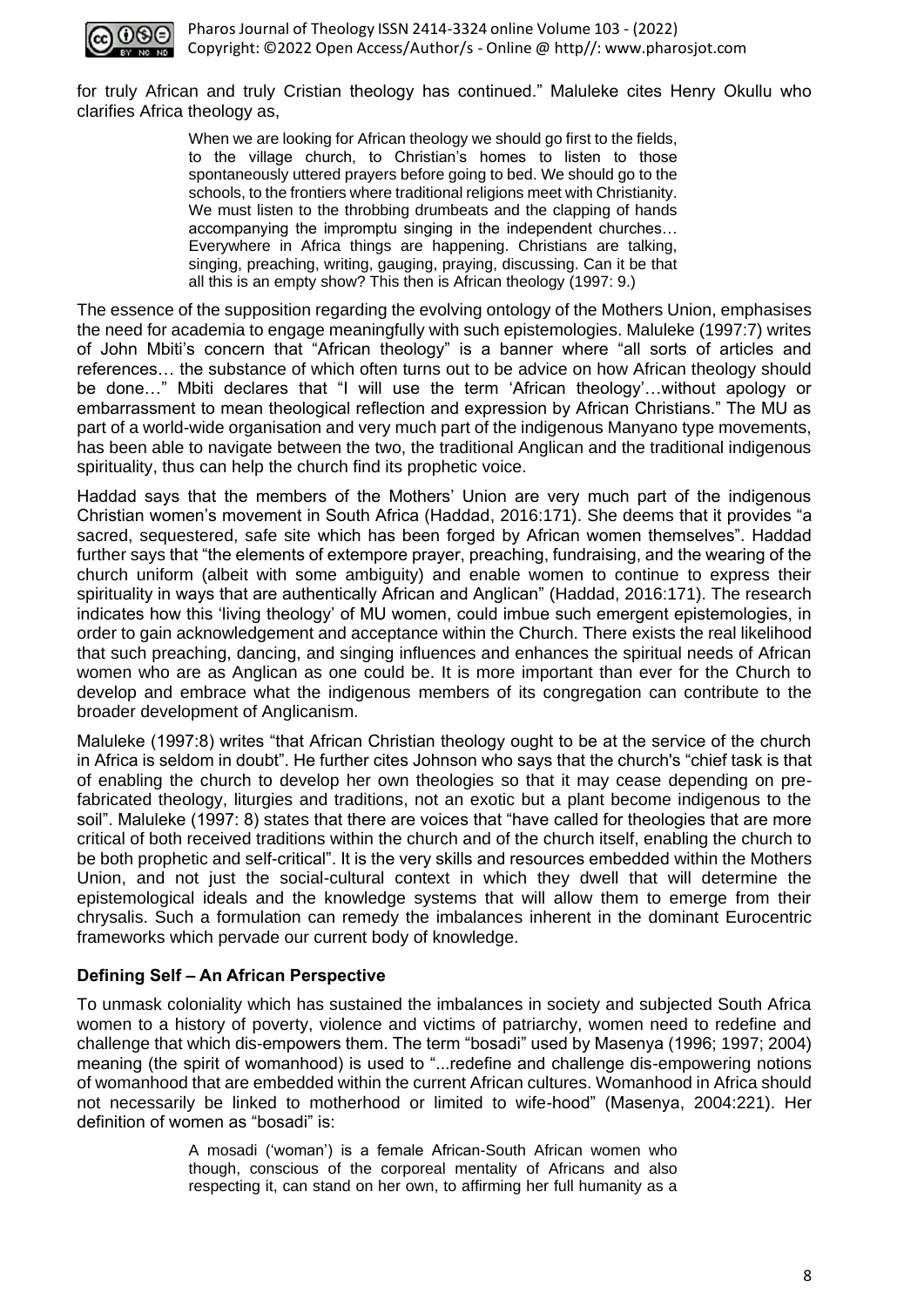

being created in God's image. As an independent person, she may choose to be involved with a male partner in a marriage relationship though that does not entail that she loses her humanness and independence to her male partner. If she does not choose to be in a marriage relationship, she must be at liberty to remain single. (Masenya 1997:442)

Masenya (2007:10) argues that "...the bosadi (womanhood) approach to problematic culture and sacred text can be helpful to African women in their struggle to regain their dignity and sense of worth." In using this approach, Masenya (2007:10) says it can help "to counter stereotypes and beliefs found there that a woman is less human than a man, that her inferiority is divinely ordained, and that she cannot be a leader..." Masenya (1997; 2004; 2005) writes that bosadi "Elevates the positive elements of African cultures for both women and men, including the institution of the family and its significance in and for Africa, the spirit of *botho (ubuntu)* commitment to hard work and a healthy code of sexual morality" (Masenya, 2007:10).

To enhance a theology of de-colonised and re-indigenised notions of motherhood, the beliefs and practices of women in the Mothers' Union should be thoroughly researched and documented. In order for scriptures to become a 'theology of liberation', we must expunge the colonial scriptural narrative that was and possibly in some instances still is a cudgel used to assuage entire native populations on the need to bow down to "white superiority", that essential foundation for amoral exploitation and expropriation of souls, land, resources and dignity.

The integration of this hermeneutic is the subject of re-indigenisation, especially where the particularity of unlearning the internalised oppressive theologies which perpetuate racial self-hate, misogyny and other negative traits and relearn the embracing of values, practices and belief systems that dignify and celebrate culture, language, and ethos. Kgatla (2018:161) writes that the colonisation and decolonisation discourse is important. "The former colonisers usually defend themselves using the self-fulfilling prophesy discourse of blaming the victims for what they are. Moreover, the victims may suffer from incurable paralysis that leads to self-hate and toxic anger and often time's victims may turn on themselves becoming embroiled in the crab-mentality syndrome believes that the mission of the church means moving from the periphery of selfdestruction to self-development" (Kgatla, 2018:161). Here Kgatla cites Bosch (1991:9) who asserts that the decolonisation of the black mind is a process that needs to be embraced unequivocally by the black church and be taken to its logical consequences of the mission of that church. At the centre of the African search for self-knowing six core concerns and demands are articulated by Ndlovu-Gatsheni (2018:26), which are, "…complete African self-rule, self-regeneration, selfunderstanding, self-definition, self-knowing and self-articulation after centuries of domination and silencing".

Masenya (2007:2) asks the question as to how "many women negate progressive liberationist theologies, theologies geared to enabling them to affirm their full humanity as equal human beings". The scantiness of meaningful research on the subject of re-indigenisation in conjunction with decoloniality does present a challenge in building a robust conceptual framework wherein one can argue that African women, in particular those who are an integral part of the 'Mainstream Church', are capable of and in all probability have built a theology of worship and support that contributes in purposeful ways towards the re-indigenisation of a decolonised Church.

Paul's address to the Athenians in Acts 17:24-28 (NIV) captures, what it means to celebrate our connectedness to creation, with our whole bodies, mind and soul, "God did this so that men would seek for him and find him, though he is not far from each one of us, For in Him we live and move and have our being. As some of your own poets have said, 'We are his offspring" (Acts 17:27-28 - NIV). To the Tswana, the sacredness of singing was nothing new. Comaroff and Comaroff (1991:241) write that to sing and dance is "go-bina'' in Setswana which means to "venerate". However, to the evangelists, this performance was described as "monotonous thumping to barbarous airs". They say further that:

> the choreography of rustic Christian life in Africa would set a different tune, the very sound of which it hoped would signify conformity with church orthodoxy. Mission music was widely domesticated in Southern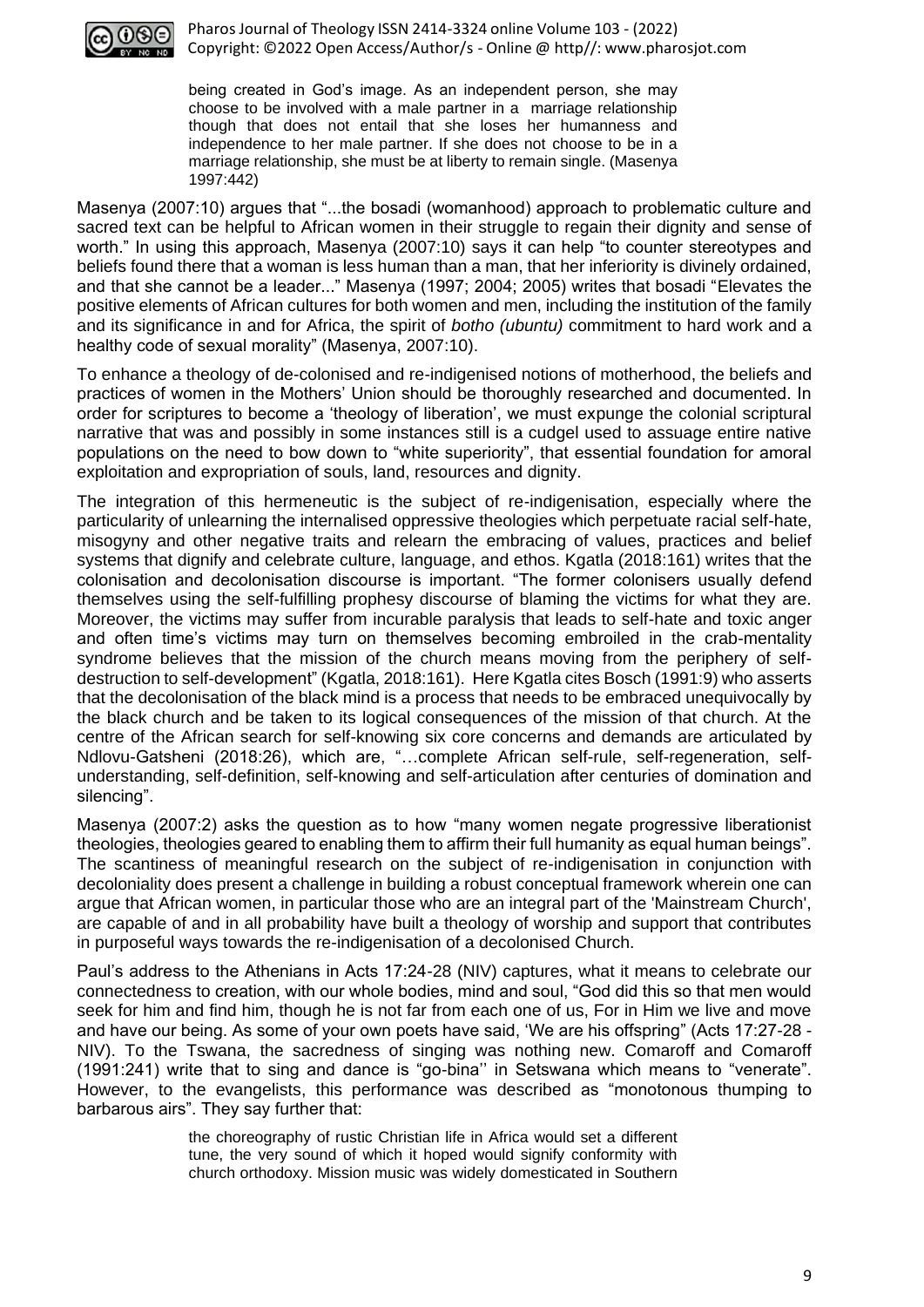

Africa…, its cadences would be made to take on the pulse of indigenous self-assertion to harmonise the aspirations of an independent, black salvation (Comaroff & Comaroff, 1991:241).

Ngewu (2004:240) further says that it is in singing that women can and do, make their ascent to God known. Comaroff and Comaroff (1991:113) in their research of the colonial evangelism, to the Tswana people, about different Southern Tswana culture, writes that the act of worship was 'moving':

> The human frame became this sonorous instrument of the divine, whether in forceful preaching and responsive listening when making a 'joyful noise'. The production of rhythm and harmony compelled a body of people who 'in time' and it epitomised the pragmatic power of rites to affect a coherence of action, a communion, that instantiated transcendence as it drew down the spirit.

Vellem (2016:3) uses Kalilombe's definition of describing spirituality as' "those attitudes and beliefs and practices which animate people's lives and help them to reach out toward super-sensible realities". Vellem says (2016:3):

> Animate has deeper connotation of enlivening to make alive. The ideas of making alive and inspiration in relation to attitudes, beliefs and practices are meant to facilitate reaching out to the super sensible realms of life or to connect with the super-sensible, constitute the subliminal theme that guides our attempts to conceptualise spirituality and its pertinence for publicity.

Biko (2004:31-32 [1972]), agrees with the sentiments of Sekou Toure quote, who said that "To take part in the African revolution, it is not enough to write a revolutionary song, you must fashion the revolution with people, and if you fashion it with the people, the songs will come by themselves and of themselves". In stark contrast with Eurocentric perceptions (it being demonic) in regard to African rhythmic song and dance, the African epistemic appears rather different when one takes into account that the process of indigenisation or rebirth of African spirituality is not inspired or driven by the 'identity politics' as practiced in the West.

## **Spiritual Awakening**

One way that women can claim back their lost identity is in memory, is through the indigenisation of a spirituality that is in the very DNA of their bodies. It is in the memory of songs familiar, dances passed on from time immemorial, it is in sharing of their stories and lamenting their everyday pains. In living out their theology, there is an awakening and an activism in addressing their oppression, it is in reclaiming their voices. Vellem (2016:6) aptly puts it that:

> Imvuselelo is rebellion in worship. It is resurrection in the context of death in the coloniality of the oppressed and rejected. Imvuselelo is a rich, dangerous memory of restlessness and insanity in the midst of oppression. Imvuselelo is a rich, impatient, militant, insurgent and dangerous memory of the spirit that refuses to be relegated to the grave and the hillside. Imvuselelo is the revival of home for the indwelling of the spirit of liberation.

During the research, the women who were interviewed were asked if there is a particular term or word or practice that describes a return or a revival of their indigenous spirituality. The word *'Imvuselelo'* was used time and time again. In many African languages, the term is used as a revival, an awakening, a growth. In Zulu, isiXhosa, Tswana and even as far afield as Zimbabwe – the use of the word *'Imvuselelo'* is used for that form of worship when guilds, communities or groups gather to praise, worship and lament. When asking Mothers' Union members what it meant for them, the explanations given were a revival, awakening, and rebirth. Vellem (2016:2) cites Frans Fanon who says that:

> Another way in which the native copes with the oppression of colonialism is in dance that, in its intensity, resembles possession by otherworldly spirits. Any anthropological study of a native population held in the grip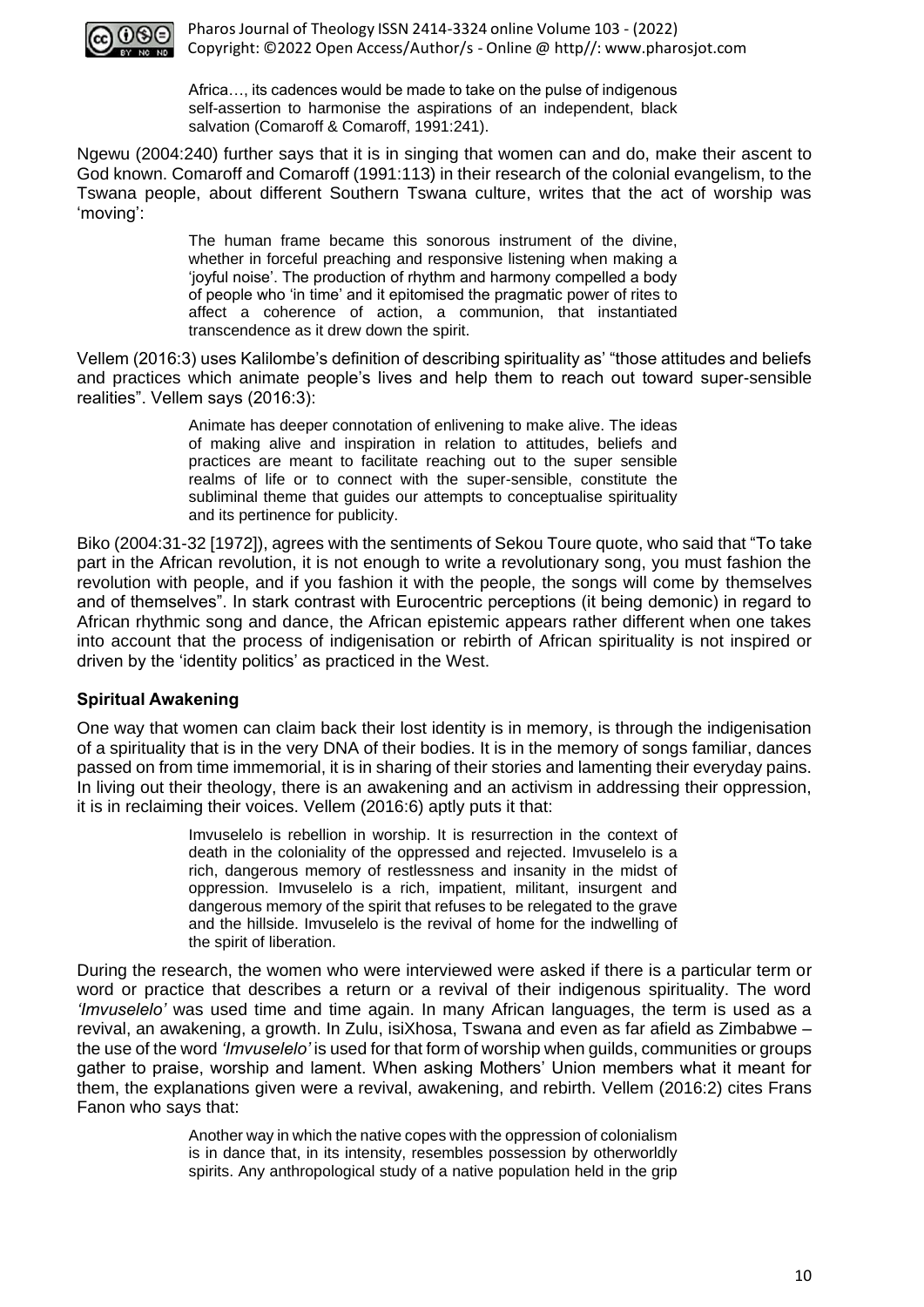

of colonialism should pay careful attention to these dances, Fanon says, because they are an indicator, a thermometer, that measures the level of frustration and how close to the boiling point it has reached (2008:20).

*Imvuselelo* is a place where the Mothers' Union members' living theology can be seen in action, where liturgy and theology meet. One of the participants in the research, very poignantly spoke into the essence of *Imvuselelo*:

> "In the community, not only Anglican women. They used to invite women, then they got something like 'Imvuselelo'. So on Sundays, they would know that they not leaving church, or the place where they worshipped, until five, six or seven-o-clock. We stay in the church inviting women again that on a certain Sunday we be at church for the day, we'll be praising, we will be worshipping, we'll be praying, we'll be doing everything, we will be talking, everything, giving women chances to voice and break what's in here ( pointing to her heart) but with us here".

It is in such robust and ecstatic expression and the spending of an entire day or night in *Imvuselelo* worship that speaks to the mechanism nurtured to cope with oppression. Vellem (2016) believes that *Imvuselelo* is a liturgical "thermometer to measure the sanity of an oppressed people". He says that "*Imvuselelo* is indeed a liturgical thermometer to measure the intensity of the clash of two worlds resulting in the dispossession of our land as blacks and our cultural oppression – cultural oppression, which *a la* Gutierrez, is worse than death itself"(Vellem 2016:2).

The women of the Mothers' Union are passionate about the times that they come together when they are free to use these forms of expression as an enunciation of their spiritual doctrine. While these forms of worship are considered unorthodox in the eyes of the mainstream or Europeanised churches, it is filled with song, using drums and other musical instruments, many of them homemade, as a means to amplify and acoustically enhance their dancing and preaching. Vellem (2016:2) explains how "*Imvuselelo* is a form of liturgy that is distinct from traditional, conventional one. Although a minister, may open the *Imvuselelo* service this, form of liturgy distinguishes itself in many ways as ordinary members take part in preaching and share equally in the proceedings of the service". It is a dialogical celebration of worship". Members of the Mothers' Union are sources/channels of rebirth, a revival, a renewal of indigenous spirituality, in their small groups and Bible studies. This makes eminent sense, as members of the Mothers Union stories unfold, and as they spoke to their understanding of how they made sense of the Bible.

## **Conclusion**

Kaunda et al (2019:18) write that the "Colonial missionaries introduced a 'hierarchy of marginalization,' which remains a framework for interpreting human socio-relational reality." The fading British Empire already had firmly in place the Church of England (C of E), a significant influencer in the life of its former colonies, shaping and steering its social, economic political and racial character. The Anglican Church still has a journey to travel as it wrestles with coloniality. The burgeoning religiosity of the African masses over the course of several centuries was in truth fertile grounds for the missionary workers of the Church of England in South Africa as an intentional instrument, partnered with Mother England in the continuity of their imperialist endeavors and enterprises across Africa. The Mothers' Union perhaps has a head-start on the ecclesiastic leadership of the church, who have not been entirely enthusiastic about the open promoting of indigenous theologies or practices. Indigenisation and decolonisation are necessary to overcome the historical divide of race, class and gender within the church and secular society and the MU's social activism is an integral part of that social milieu.

Women in the church should begin to develop these requisite instruments and methodologies, and such new theologies need to be crystallised into new epistemologies. This in all probability, will encourage and create an open-minded discourse intent on flattening the existing hierarchies within the church. These innovative theologies must empower their respective communities and society at large, and influence a cathartic healing long overdue, which so desperately are needed to infuse the culture and ethos of our African heritage into this modern yet 'regressive' world of today. This particular arena of discourse, that is, "the dynamics of epistemological decolonisation and re-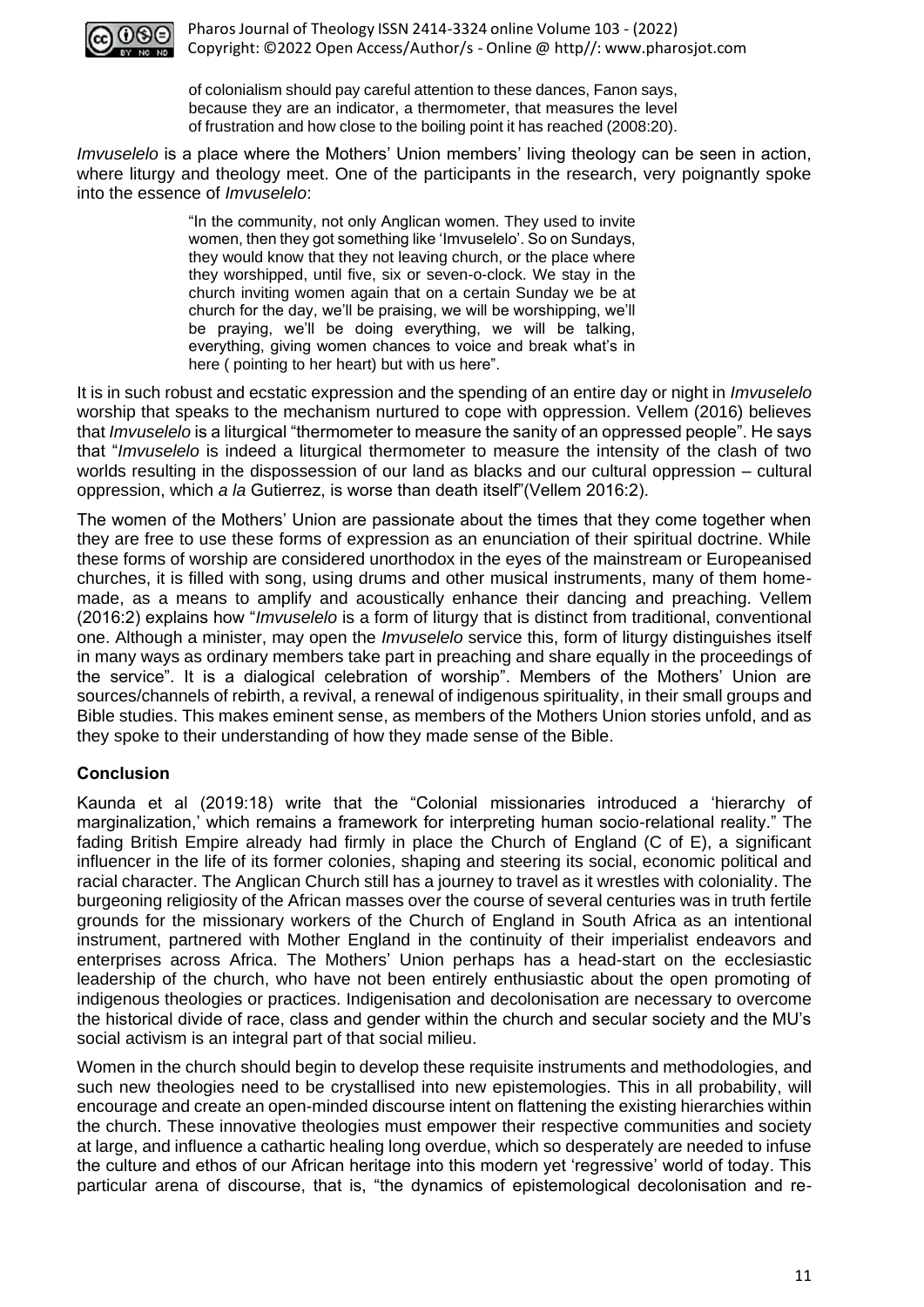

indigenisation of women in the church", has only touched the tip of a very large 'iceberg' and in all honesty is a study that requires many minds and souls to become instrumental in elucidating a history and a culture that was deliberately broken in the name of 'empire and profit'.

# **References**

Adamo, D.T. (2015). The Task and Distinctiveness of African Biblical Hermeneutic(s), *Old Testament Essays,* 28(1), 31-52*.*

Alcoff, L.M. (2011). An Epistemology for the Next Revolution, *Journal of Peripheral Cultural Production of the Luso-Hispanic World,* 1(2), 2-12.

Biko, S. (1972). 'The church as seen by a young man', *Frank Talk Volume 2 Digital Innovation South Africa,* 40-42*.* http://disa.ukzn.ac.za/FtSep8716837118002000Sep1987

Biko, S. (2004 [1972]). *"I write what I like". A selection of His Writings*, Picador Africa: Johannesburg.

Bouhairie, G. (2014). *Indigenisation and Liberation*. Union Theological Seminary. Accessed: 09 October 2019. [Available online at https://academiccommons.columbia.edu/doi/10.7916/D8XK8R9F ]

Comaroff, J. & Comaroff, J.L. (1991). *Revelation and Revolution, Vol 1 Christianity, Colonialism and Consciousness in South Africa,* University of Chicago: Chicago.

Comaroff, J. & Comaroff, J.L. (1997). *Revelation and Revolution, Vol, 2.The Dialectics of Modernity on a South African Frontier,* Chicago Press: Chicago.

Dei, G. J S. Hall, B. l. and Rosenburg, D.G, (2000) 'Indigenous knowledge's in global Context: Multiple Readings of our World', University of Toronto Press Inc: Toronto, Canada.

Fanon, F. (2008 [1952]). *Black Skin, White Masks*. Translated by Richard Wilcox, Grove Press: New York. Kindle Edition.

Gaitskell, D. (2002). Whose Heartland and Which Periphery?, *Women's History Review*,11(3), 375- 394.

Grosfoguel, R. (2011). 'Decolonizing Post-Colonial Studies and Paradigms of Political-Economy: Transmodernity, Decolonial Thinking, and Global Coloniality', *Journal of Peripheral Cultural Production of the Luso-Hispanic World,* 1(1), 1-38.

Haddad, B. (2016). Church Uniforms as an Indigenous Form of Anglicanism: A South African Case Study, *Journal of Anglican Studies,* 14(2), 156-171.

Holness, L. (1997). 'Women's Piety and Empowerment: An Observer's Understanding of the Methodist Women's Manyano Movement', *Journal of Theology for Southern Africa,* 98, 21-31.

Kaunda C. J. and Pokol. B. (2019) 'African Christianity, Myth of Creation and Gender Justice: An African Feminist Re-Inculturation Perspective', *Journal of Feminist Studies in Religion* (35) 1: 5-19.

Kgatla, S.T. (2018). 'The decolonisation of the mind. Black consciousness community projects by the Limpopo council of churches', *Missionalia,* 46(1). *www/,missionalia,journals.ac.za. Internet http://dx.doi.org/10.7832/46-1-270. Accessed 04 October 2019*

LenkaBula, P. (2007). 'A journey on the path of an African feminist theologian and pioneer, Mercy Amba Oduyoye: continuing the pursuit for justice in the church and in society', *Studia Historiae Ecclesiasticae,* XXXIV, 1-27.

Madise, M. & L. Lebeloane (2008). The Manyano movements within the Methodist Church of Southern Africa: An expression of freedom of worship (1844–1944), *Studia Historiae Ecclesiasticae,* XXXIV(2), 117-126.

Maldonado-Torres, N. (2007). On the Coloniality of Being: Contributions to the Development of a Concept, *Cultural Studies,* 21(2-3), 240-70.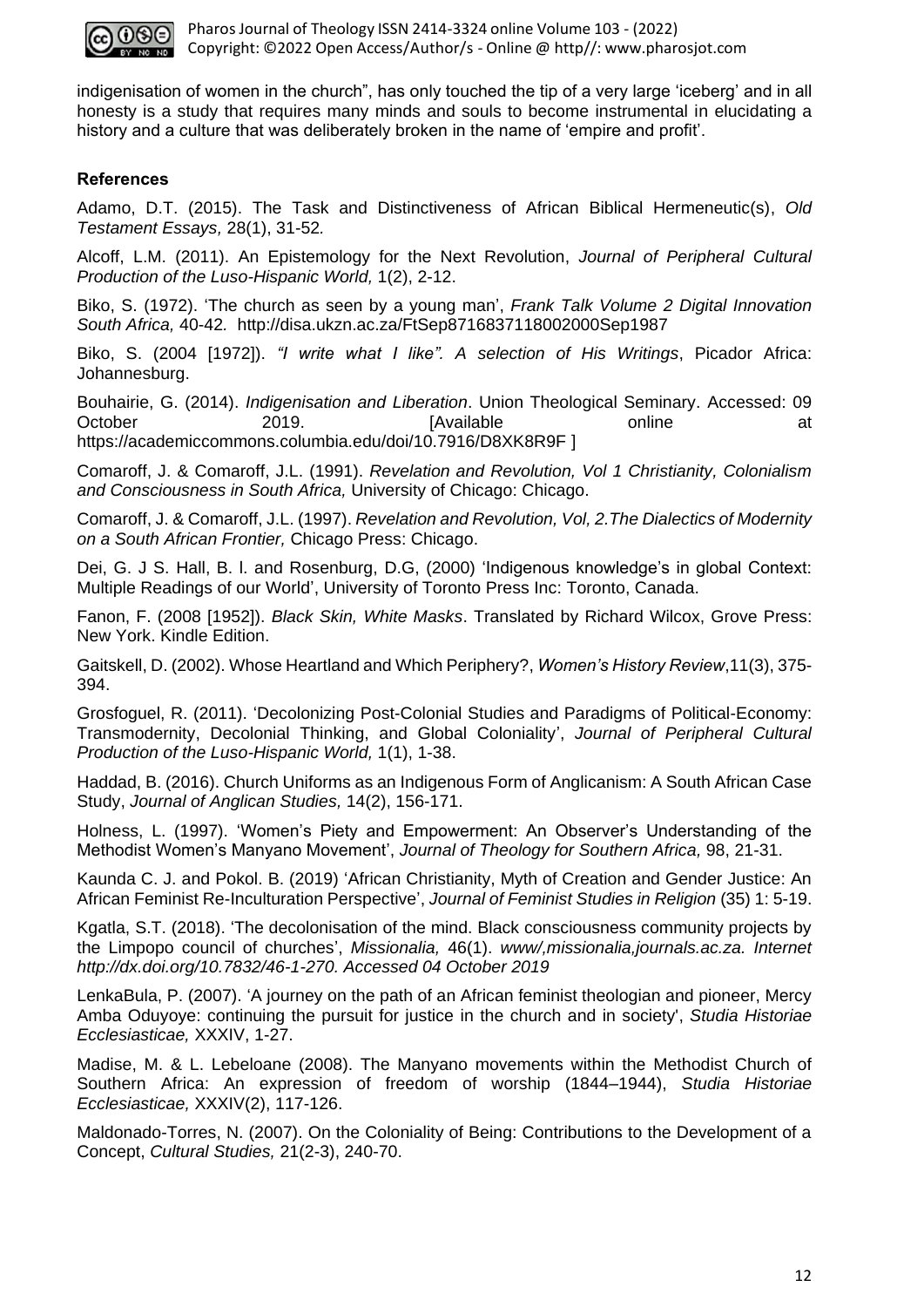

Maldonado-Torres, N. (2017a). 'The Decolonial Turn'. In Juan Poblete (ed.), *New Approaches to Latin American Studies: Culture and Power,* Routledge: London, 111-127.

Maldonado-Torres. N. (2017b). On the coloniality of Human Rights" *Revista Critica de Ciencias Sociais'* (Online) 114, URL http//journals. Openedition/org/rccs/6793: DOI 10.4000/rccs.6793. Accessed 30 April 2019

Maluleke, T.S, (1997). Half a Century of African Christian Theologies- Elements of the emerging agenda for the twenty-first century, *Journal of Theology for Southern Africa*, 99, 4-23.

Masenya, M. (1996). *Proverbs 31:10-3 in a South African context: A Bosadi (womanhood) perspective*, PhD dissertation, University of South Africa: Pretoria.

Masenya, M. (1997). Redefining ourselves: A Bosadi approach, *Old Testament Essays*, 10(3), 439- 448*.* 

Masenya, M. (2004). *How worthy is the woman of worth? Rereading Proverbs 31:10-31 in African-South Africa*, Peter Lang: New York.

Masenya, M. (2007). *An African- conscious Females reading of Steve Biko*, Department of Old Testament and Ancient Near Eastern Studies, University of South Africa, Pretoria.

Mbano-Moyo, F.L. (2009). *A quest for women's sexual empowerment through education in an HIV and AIDS context – The case of Kukonzekera Chinkhoswe Chachikhristu (KCC) among Amang'anja and Ayao Christians of T/A Mwambo in Rural Zomba, Malawi*, Unpublished PhD: Thesis. University of Kwa Zulu-Natal: Pietermaritzburg.

Ndlovu-Gatsheni, S.J. (2013). Why Decoloniality in the 21st Century? *Journal the Thinker*, 48, 10- 15.

Ndlovu-Gatsheni, S.J. (2017). The emergence and trajectories of struggles for an 'African university: The case of unfinished business of African epistemic decolonisation, *Kronos* 43(1). Accessed: 04 May 2022. [Available online at http://www.scielo.org.za/scielo.php?script=sci\_arttext&pid=S0259-01902017000100004.]

Ndlovu-Gatsheni, S.J. (2018). The Dynamics of Epistemological Decolonisation in the 21<sup>st</sup> Century: Towards epistemic Freedom, *Strategic Review for Southern Africa,* 40(1), 16-45.

Ngewu, L.L. (2004). *Listening to the Silent Voices of the Mothers' Union: The Centenary History of the Mothers' Union in the CPSA*, CPSA: Cape Town.

Olojede, F. (2014). Storytelling as an indigenous resource in the interpretation of Old Testament Ethics and Religion, *Scriptura,* 113(1), 1-9 http://sciptura.journals.ac.za.

Pato, L.L. (1998). "*Anglicanism and Africanisation" The legacy of Robert Gray delivered on 24 April 1998 at a commemoration in Cape Town of the 150th anniversary of the arrival of Robert Gray*, CPSA: Cape Town.

Punt, J. (2003). Post-colonial Biblical Criticism in Southern Africa: Some Mind and Road Mapping, *Neotestamentica*, 37(1), 59-85.

Seroto, J. (2018). Dynamics of Decoloniality in South Africa: A Critique of the History of Swiss Mission Education for Indigenous People, *Studia Historiae Ecclesiasticae*, 44(7), 1-14. [Available online at https://upjournals/co.za/index.php/SHE/index.]

Siwila, L.C. & F.A. Kobo (eds.) (2021). *Religion, Patriarchy and Empire: Festschrift in Honour of Mercy Oduyoye,* Cluster Publications: Pietermaritzburg.

Thiong'o, N. (1986). *Decolonising the mind: The politics of language in African literature,* J. Currey: London.

Tucker, G.H. (2018). *Power Dynamics within the Anglican Mothers' Union in the Diocese of Johannesburg,* University of Johannesburg: Johannesburg.

Vellem, V.S. (2016). Imvuselelo: Embers of liberation in South Africa post-1994, *HTS Teologiese Studies/Theological Studies*, 72(1), a3501. [Available at [http://dx.doi.org/10.4102/hts.v72i1.3501\]](http://dx.doi.org/10.4102/hts.v72i1.3501)